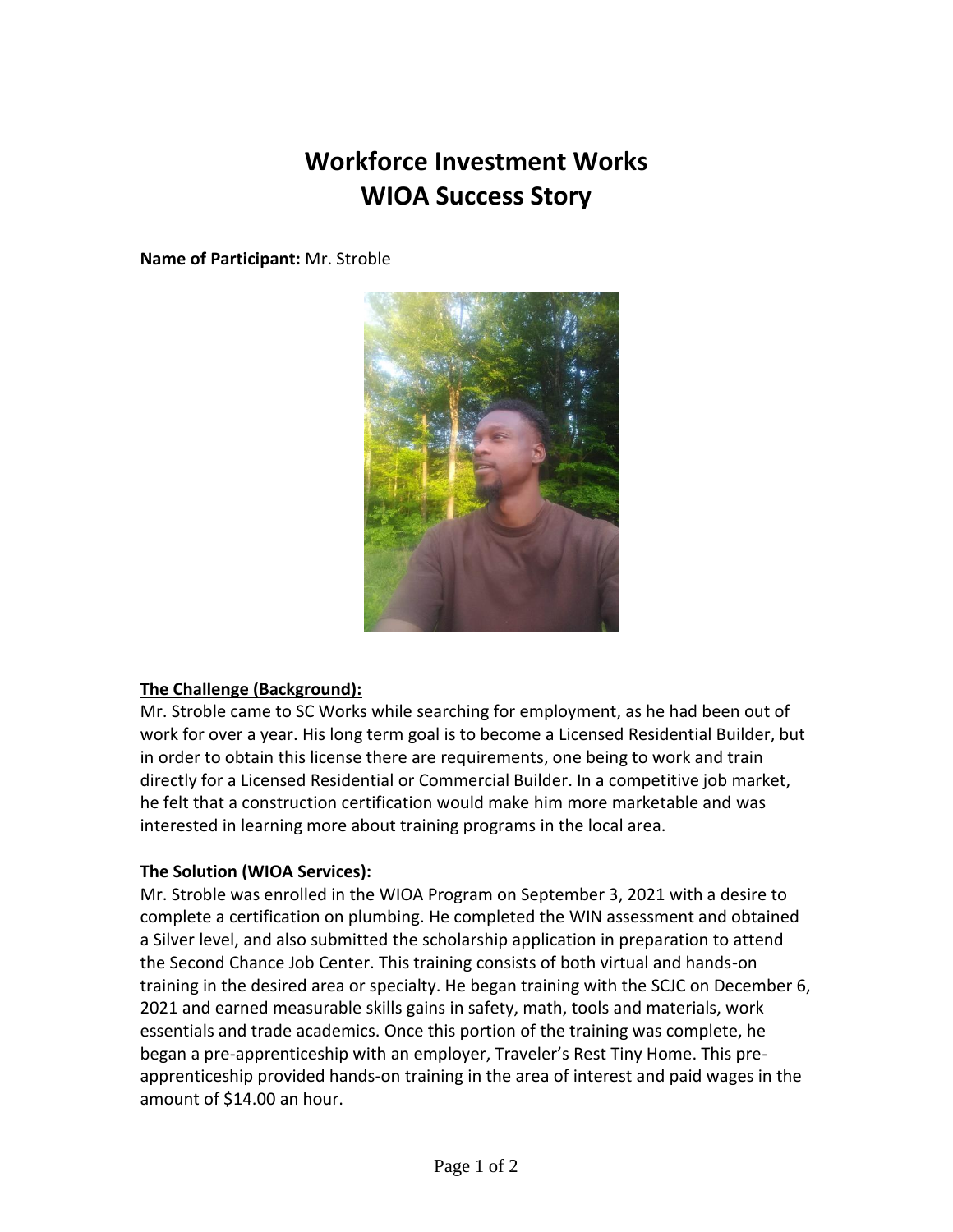### **The Outcome:**

Mr. Stroble successfully completed the pre-apprenticeship program with both the Second Chance Job Center and Traveler's Rest Tiny Homes on March 18, 2022. He is now gainfully employed with Eclipse Cottages, located in Traveler's Rest, South Carolina earning \$16.50 an hour as a Carpenter. He continues to work towards the goal of obtaining his Residential Builder's License and is thankful for the opportunity that the WIOA program has provided him.

Meika Jones**,** Talent Development Specialist mjones@scworksgreaterupstate.com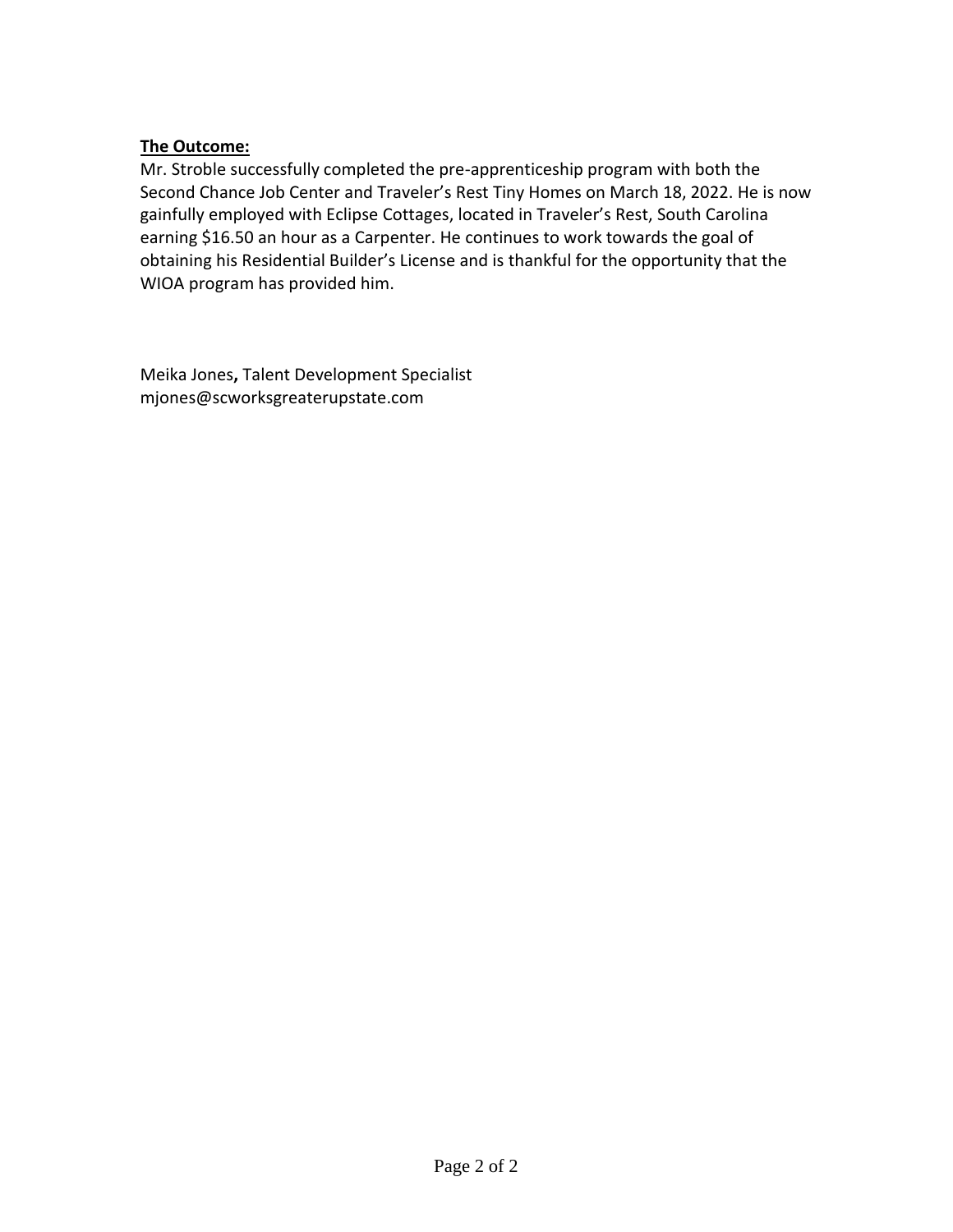# **Workforce Investment Works WIOA Success Story**

**Name of Participant:** Mr. Woodruff



#### **The Challenge (Background):**

Mr. Woodruff was having difficulty obtaining a full-time job while seeking a career change. His previous work experience involved driving a forklift at a local distribution warehouse. His desire was to have a steady income and obtain a Commercial Driver's License (CDL) certification. He was looking for assistance with training costs, job search and resume development. He identified truck driving as a good career choice. Mr. Woodruff would need CDL training to have a successful career as a Truck Driver.

#### **The Solution (WIOA Services):**

Mr. Woodruff was determined eligible as an Adult under the Workforce Innovation Opportunity Act (WIOA), and was enrolled in the program on October 14, 2021. He entered the program in search of a career path in the trucking industry to have financial stability and growth. Through conducting labor market research with local truck driving companies, career counseling and assessments, it was determined that becoming a licensed Truck Driver was a great choice for him. Mr. Woodruff worked closely with the Talent Development Specialist (TDS) to identify barriers, prioritize needs, and strategize a way to move forward. Mr. Woodruff completed the WIN assessment and obtained a bronze level. He completed the scholarship application and other supporting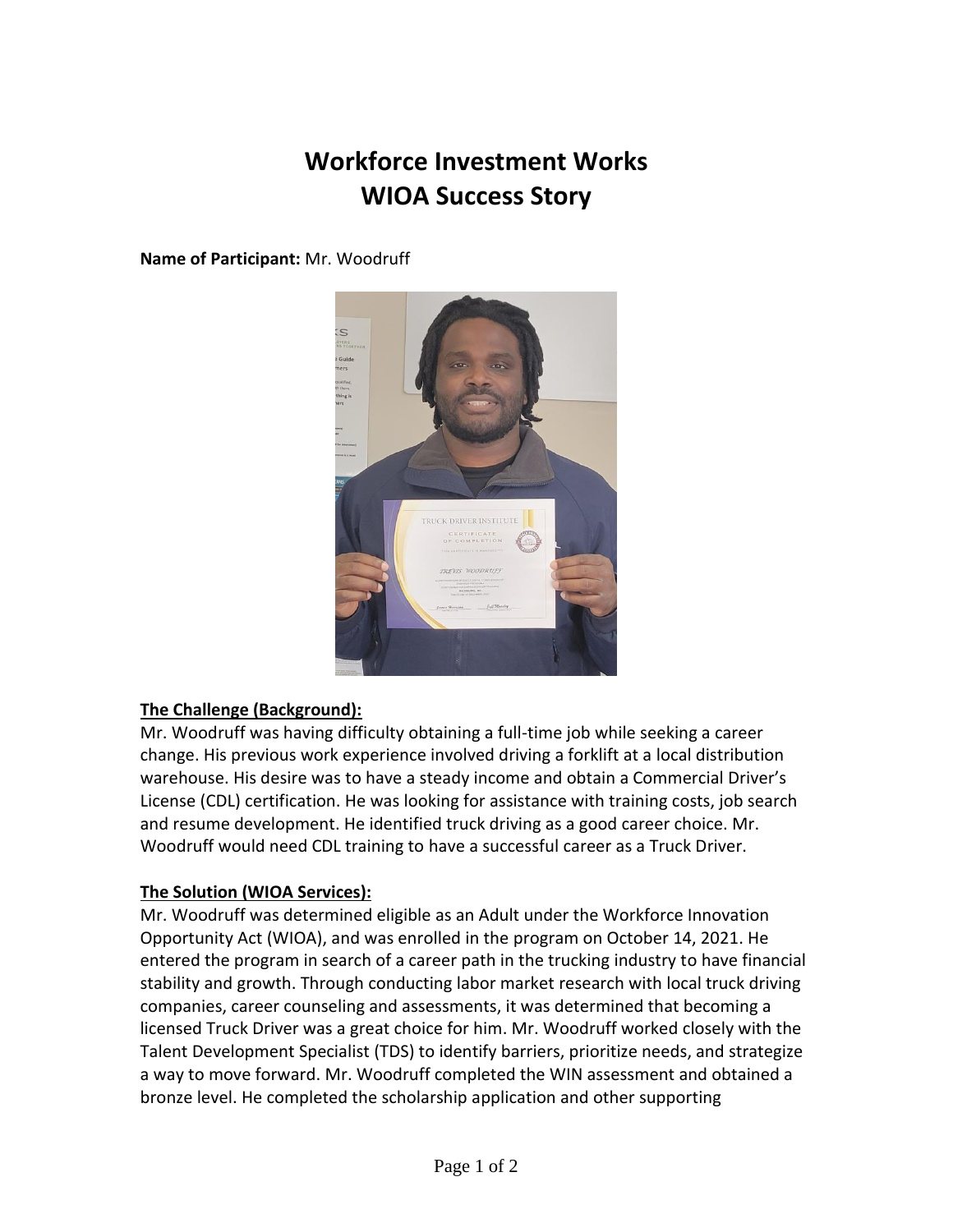documents. Mr. Woodruff applied to Truck Driver Institute and was accepted into the CDL Class A program. He began training on December  $6<sup>th</sup>$ , 2021, at Truck Driver Institute, located in Richburg, SC. He received supportive services for the duration of his training program, to include financial assistance with transportation, fees and other required items.

### **The Outcome:**

Mr. Woodruff successfully completed CDL training on December 31st, 2021 and obtained his official Class A Commercial Driver's License. He showed a constant sense of responsibility, commitment, and a desire to improve during his participation in the WIOA program. Mr. Woodruff began working full time as a local Truck Driver with Carolina Fresh Farms in Duncan, South Carolina. His start date was February  $16<sup>th</sup>$ , 2022, and his starting salary is \$17 an hour.

Meika Jones**,** Talent Development Specialist mjones@scworksgreaterupstate.com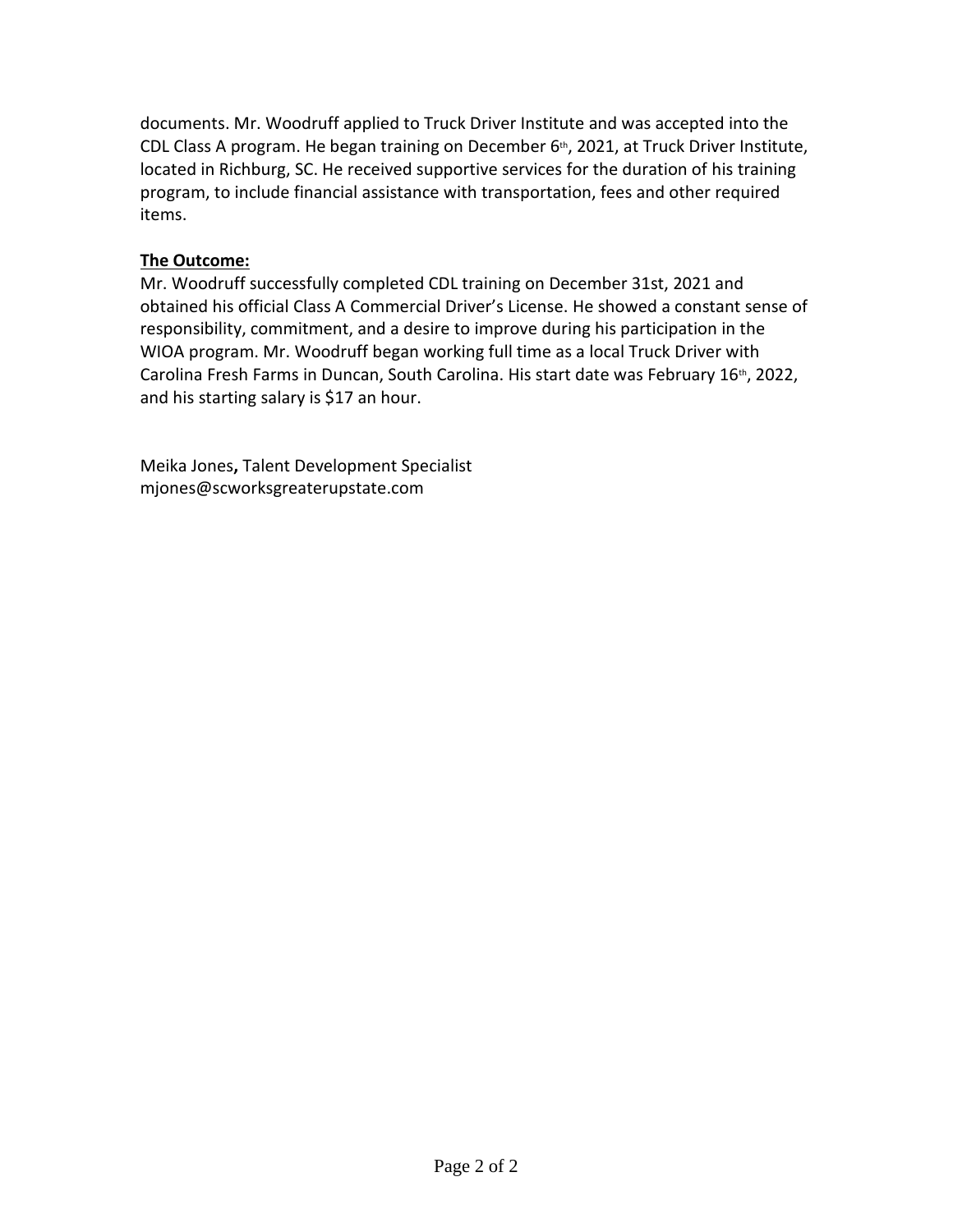## **Workforce Innovation & Opportunity Act Success Story**

**Name of Participant:** Shadente



#### **The Challenge (Background):**

Shadente was dually enrolled in the Mechatronics program at Spartanburg Community College, while also completing his final year of high school. After high school graduation in 2019, Shadente enrolled into Spartanburg Community College Mechatronics Degree Program full-time. Shadente attended an orientation for the WIOA program to take the next step toward reaching his goal.

#### **The Solution (WIOA Services):**

In July 2019, Shadente was enrolled in the WIOA Program, where he received one-onone career counseling. He was excited to complete the requirements of the program and begin training for an Associate of Applied Science in Mechatronics. He completed an Interest Profile, three Academy courses, and his WIN assessment within a timely manner. In August 2019, he began training at Spartanburg Community College.

#### **The Outcome:**